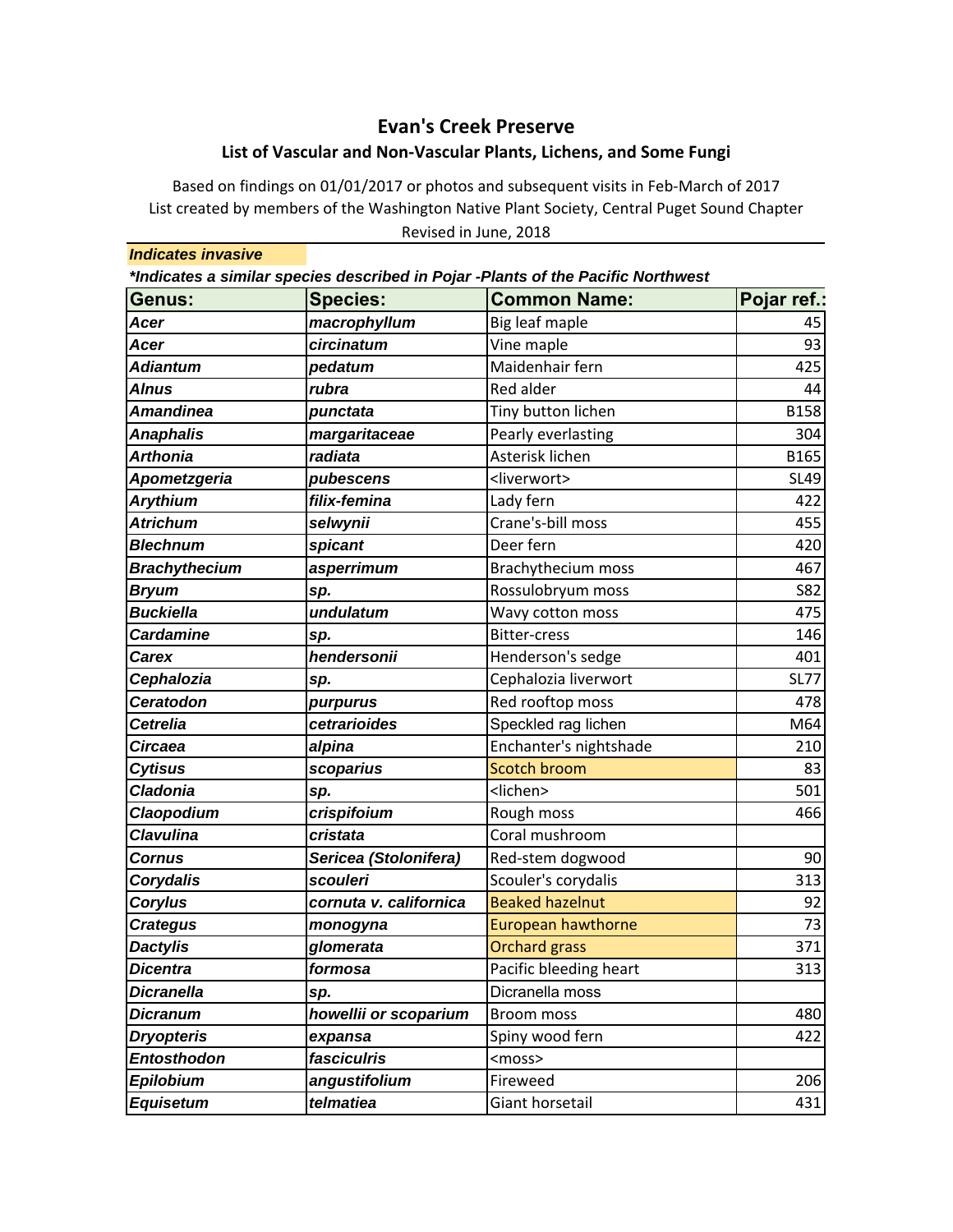## *Indicates invasive*

| *Indicates a similar species described in Pojar -Plants of the Pacific Northwest |  |  |  |  |
|----------------------------------------------------------------------------------|--|--|--|--|
|----------------------------------------------------------------------------------|--|--|--|--|

| Genus:             | <b>Species:</b> | <b>Common Name:</b>      | Pojar ref.: |
|--------------------|-----------------|--------------------------|-------------|
| <b>Eurhynchium</b> | oreganum        | Oregon beaked moss       | 470         |
| Eurhynchium        | praelongum      | Slender beaked moss      | 470         |
| <b>Evernia</b>     | prunastri       | Antlered perfume         | 498         |
| <b>Fissindens</b>  | bryoides        | <b>Fissidens moss</b>    | S148        |
| <b>Frullannia</b>  | nisqualensis    | Frullania liverwort      | 444         |
| Galium             | aparine         | Cleaver                  | 330         |
| Galium             | triflorum       | Sweet-scented bedstraw   | 330         |
| <b>Gaultheria</b>  | shallon         | Salal                    | 53          |
| Geranium           | robertianum     | <b>Herb Robert</b>       | 316         |
| Geum               | macrophyllum    | Large-leaved avens       | 185         |
| Graphis            | scripta         | Pencil script            | 486         |
| Helvella           | lacunosa        | Slate gray saddle        |             |
| Hieracium          | albiflorum      | White hawkweed           | 273         |
| <b>Holodiscus</b>  | discolor        | Ocean spray              | 71          |
| Homalothecium      | nuttallii       | Homalothecium moss       | S164        |
| Homalothecium      | fulgescens      | <b>Yellow moss</b>       | 467         |
| <b>Hypholma</b>    | fasiculare      | Sulfur tuft              |             |
| <b>Hypnum</b>      | circinale       | Coiled leaf moss         | 469         |
| Hypogymnia         | physodes        | <b>Hooded bone</b>       | 496         |
| <b>Illex</b>       | aquifolium      | English ivy              |             |
| <b>Isothecium</b>  | myosuroides     | Cat-tail moss.           | 468         |
| Jacobaea           | vulgaris        | <b>Tansy ragwort</b>     |             |
| Juncus             | sp.             | <rush></rush>            | 410         |
| Lapsana            | communis        | Nipplewort               | 276         |
| Lactuca            | muralis         | <b>Wall lettuce</b>      | 276         |
| Lecanora           | pacifica        | Multi-colored rim lichen | <b>B385</b> |
| Lepidozia          | reptans         | Little hands liverwort   | 441         |
| Lepraria           | sp.             | Dust lichen              | 485         |
| Leucolepis         | acanthoneuron   | Menzies' tree moss.      | 459         |
| Lobaria            | pulmonaria      | Lungwort                 | 489*        |
| <b>Lupinus</b>     | polyphyllus     | Large-leaved lupine      | 195         |
| Luzula             | sp.             | <rush></rush>            | 415         |
| Lysitchiton        | americanum      | Swamp lantern            | 334         |
| <b>Mahonia</b>     | nervosa         | Dull Oregon grape.       | 95          |
| <b>Maianthemum</b> | racemosa        | False Solomon's seal     | 100         |
| <b>Melanelixia</b> | sp.             | <lichen></lichen>        | M185        |
| <b>Melanohalea</b> | sp.             | <lichen></lichen>        | M185        |
| <b>Menegazzia</b>  | subsimulis      | Treeflute                | M205        |
| <b>Menegazzia</b>  | terebrata       | Treeflute                | M205        |
| <b>Metaneckera</b> | menziesii       | Menzies neckera.         | 464         |
| <b>Mycelis</b>     | muralis         | <b>Wall lettuce</b>      | 276         |
| <b>Neckera</b>     | douglasia       | Douglas' neckera.        | 464         |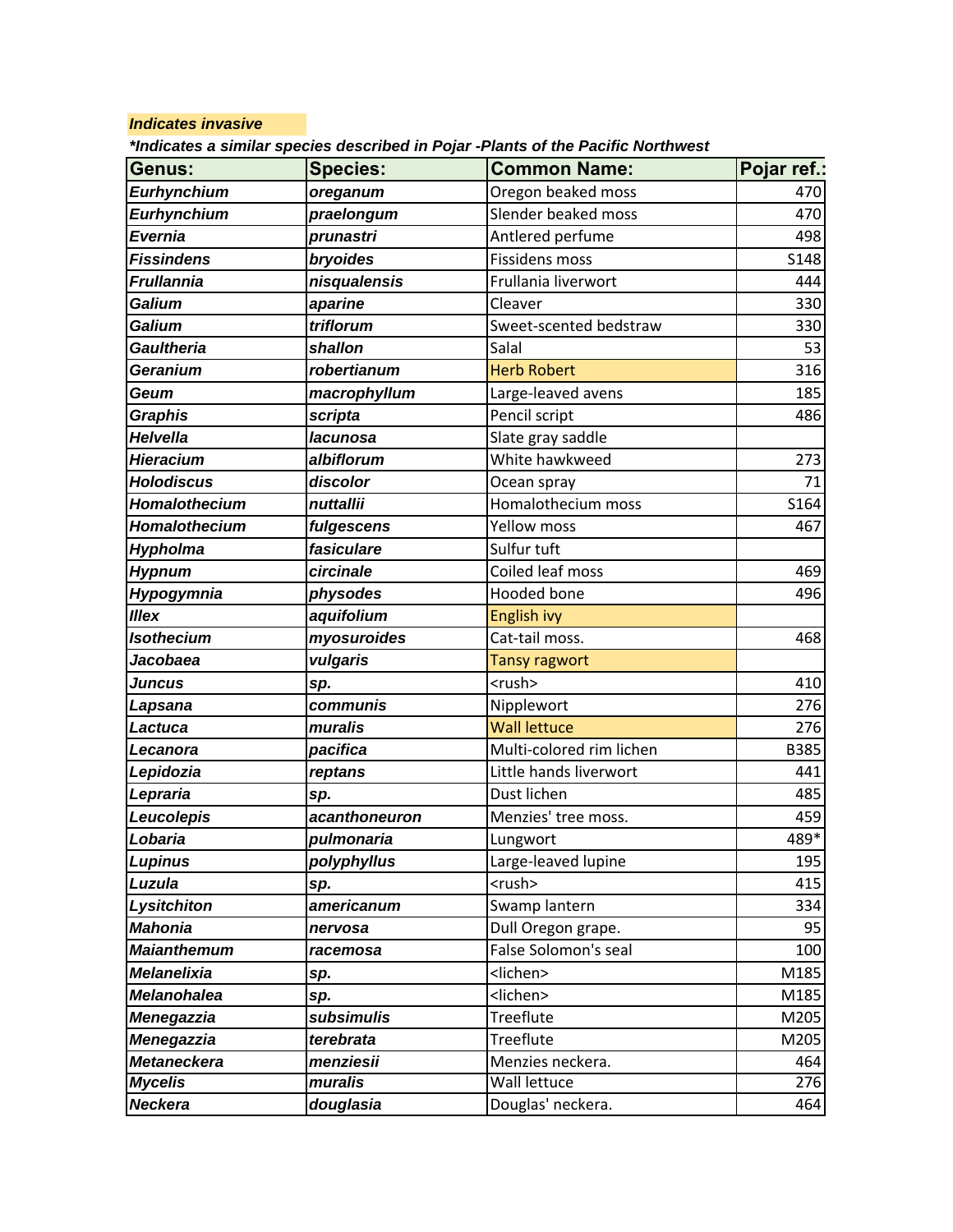## *Indicates invasive*

*\*Indicates a similar species described in Pojar -Plants of the Pacific Northwest*

| Genus:                 | <b>Species:</b>     | <b>Common Name:</b>                 | Pojar ref.: |
|------------------------|---------------------|-------------------------------------|-------------|
|                        |                     | (portion of Rhacomitrium            |             |
| <b>Niphotrichum</b>    | ericoides           | Canescens)                          | 483         |
| <b>Oemlaria</b>        | cerasiformis        | Indian plum                         | 72          |
| <b>Oenanthe</b>        | sarmentosa          | Water parsley                       | 216         |
| <b>Oplopanax</b>       | horridus            | Devil's club                        | 82          |
| <b>Orthotrichum</b>    | <b>Iyellii</b>      | Lyell's bristle moss                | 476         |
| <b>Orthotrichum</b>    | consimile           | Orthotrichum moss                   | 476         |
| <b>Orthotrichum</b>    | pulchellum          | <moss></moss>                       |             |
| <b>Osmorhiza</b>       | purperea            | <b>Sweet Cicily</b>                 | 217         |
| Parmelia               | sulcata             | Waxpaper lichen                     | 497         |
| Parmotrema             | arnoldi or perlatum | Parmotrema lichen                   |             |
| <b>Peltigera</b>       | collina             | Peltigera lichen                    | 490*        |
| <b>Peltigera</b>       | membranaceae        | Tree pelt                           | 490*        |
| Pertusaria             | amara               | Bitter wort lichen                  | <b>B527</b> |
| <b>Phalaris</b>        | arundiacea          | <b>Reed canary grass</b>            | 370         |
| <b>Physcia</b>         | tenella             | Fringed rosette lichen              | 497         |
| <b>Picea</b>           | sichensis           | Sitka spruce                        | 37          |
| Plagiomnium            | insigne             | Coastal leafy moss                  | 457         |
| Plagiomnium            | venustum            | Magnificent moss                    | 457         |
| Plagiothecium          | undulatum           | Wavy-leafed cotton moss             | 475         |
| <b>Plantago</b>        | major               | <b>Broadleaf plantain</b>           | 329         |
| <b>Platismatia</b>     | glauca              | Ragbag lichen                       | 494         |
| Polycauliona           | polycarpa           | Pin cushion orange                  | 492         |
| Polypodium             | glycyrrhiza         | Licorice fern                       | 424         |
| <b>Polystichum</b>     | munitum             | Sword fern                          | 421         |
| Polytrichum            | juniperinum         | Juniper haircap moss                | 452         |
| <b>Populus</b>         | balsamifera trico.  | Black cottonwood.                   | 46          |
| Porella                | navicularis         | Tree-ruffle liverwort.              | 444         |
| <b>Prunus</b>          | sp.                 | <non-native cherry=""></non-native> |             |
| PseudoscIropodium      | purum               | <moss></moss>                       |             |
| Pseudotaxophyllum      | elegans             | Small fat moss                      | 475         |
| Pseudotsuga            | menziesii           | Douglas-Fir (Pinaceae)              | 32          |
| <b>Pteridium</b>       | aquilineum          | Bracken fern                        | 420         |
| <b>Quercus</b>         | sp. (coccinea?)     | Northern red oak                    |             |
| <b>Ramalina</b>        | farinacea           |                                     | 498*        |
| <b>Ranunculus</b>      | uncinatus           | western buttercup                   | 176         |
| <b>Ranunuclus</b>      | repens              | Creeping buttercup                  | 176         |
| <b>Rhamus</b>          | purshiana           | Cascara                             | 90          |
| <b>Rhytidiadelphus</b> | squarrosus          | Bent leaf moss                      | 472         |
| <b>Rhytidiadelphus</b> | <b>loreus</b>       | Lanky moss                          | 473         |
| Rhytisma               | punctatum           | Rhytisma punctatum fungus           |             |
| <b>Ribes</b>           | lacustre            | Swamp gooseberry.                   | 85          |